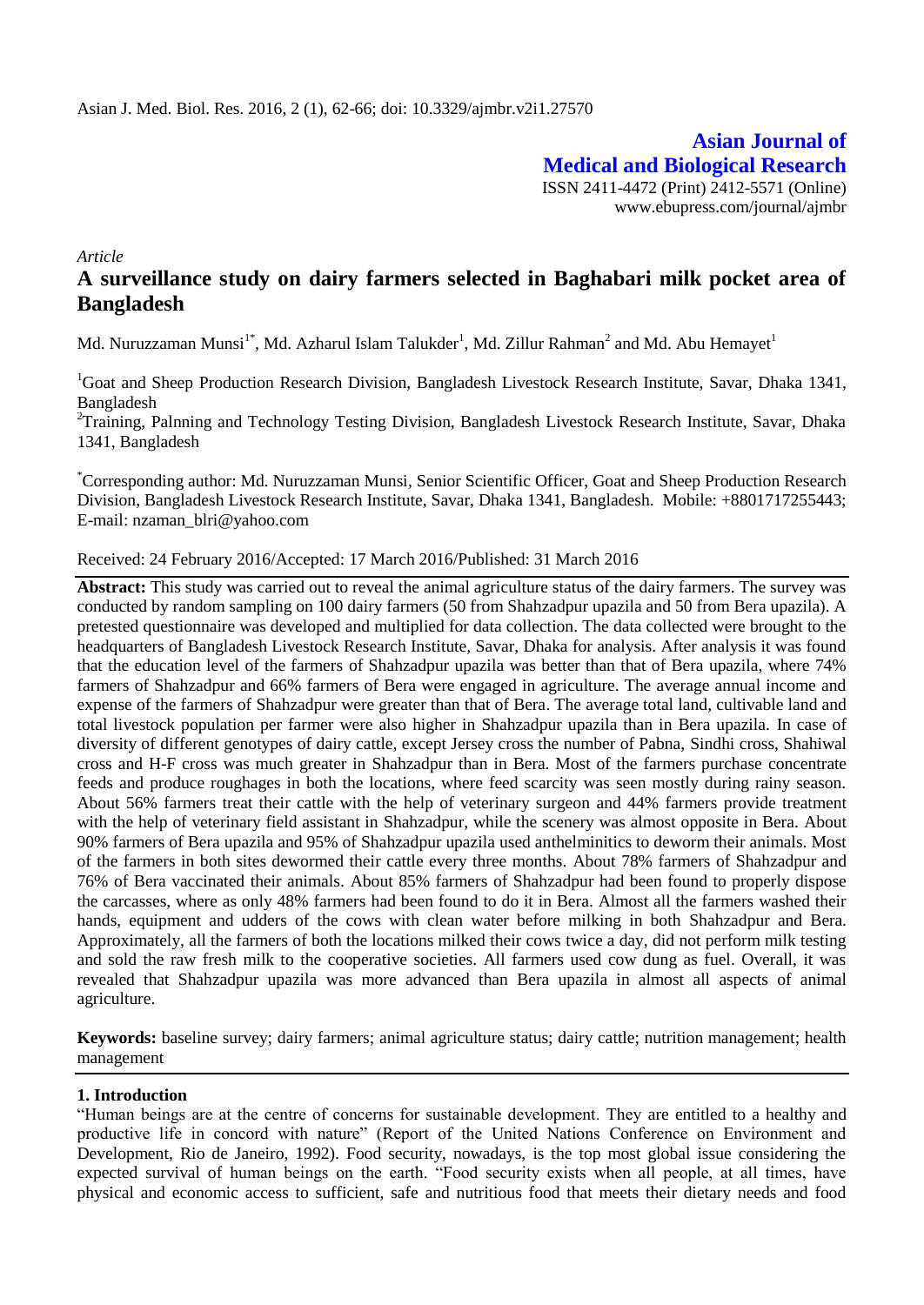preferences for an active and healthy life" (World Food Summit, 1996). In light of the recent experience in facing food security challenges, Bangladesh requires to enhance agricultural production in order to achieve selfsufficiency in food production. Milk is thought to be a complete food for mankind. On the other hand, dairy cattle rearing can enhance the income of a dairy entrepreneur which improves the livelihood and provide yearround employment of its family labour (Islam *et al.,* 2010). From these points of view, dairy cattle genotypes are important genetic resources to reach the goal. Dairy cattle, one of the most important farm animal genetic resources in Bangladesh, are mainly categorized into two groups- local/native/indigenous and crossbreds of many types (Holstein-Friesian cross, Jersey cross, Shahiwal cross etc). In fact, the population of Bangladesh is growing at alarming rate, whereas the daily requirement of milk per capita is quite greater than its production and supply. Baghabari under Sirajganj district of Bangladesh is highly promising area for the development of dairy industry contributing a lot to the national demand of milk. To set up a profitable dairy industry in this location, selection of a potential genotype of dairy cattle in addition to scientific management of farm is a prerequisite. That is why, emphasis was given to undertake a surveillance study to pick up data on the animal agriculture status of the dairy farmers, the diversity of livestock species, the diversity of different genotypes of dairy cattle, the health and nutritional management practices for the dairy cattle, the milking procedure and cow dung utilization by the farmers.

#### **2. Materials and Methods**

In this survey study, 100 dairy farmers of two upazilas (50 from Shahzadpur and 50 from Bera) of Sirajganj district were randomly selected. The study was conducted from July/2011 to June/2012.

A standard questionnaire was developed and pretested for which the questionnaires used by Mostari *et al.,* 2008; Uddin *et al.,* 2011; and Islam *et al.,* 2012 were followed partially. The questionnaire included a good number of questions demanding information on education, profession, annual income and expenditure, total land, cultivable land, livestock population, diversity of dairy cattle, feed source, feed scarcity time, treatment process, deworming of cattle, vaccination, carcass disposal, hands and equipment washing, hands and equipment washing material, udder washing, udder washing material, milking frequency, milk testing and milk marketing, use of cow dung by the farmers etc. However, all the questions were made in mother language to best collect the information.

The pretested questionnaire was multiplied through photocopy for data collection. The data were collected by direct interview method. Finally, the data collected were brought to the headquarters of Bangladesh Livestock Research Institute, Savar, Dhaka for analysis with a view to writing a comprehensive report. The descriptive analyses such as sum, average and percentage were performed by using Microsoft Excel computer programme.

#### **3. Results and Discussion**

The level of education of the farmers of Shahzadpur upazila was better than that of Bera upazila, where 74% farmers of Shahzadpur and 66% farmers of Bera are engaged in agriculture (Table 1). So, agriculture was their main income source. The average annual income and expense of the farmers of Shahzadpur were greater than that of Bera (Table 2). The average total land, cultivable land and total livestock population per farmer were also higher in Shahzadpur upazila than in Bera upazila among the selected farmers of this study (Table 3).

Regarding the diversity of different genotypes of dairy cattle, except Jersey cross the number of Pabna, Sindhi cross, Shahiwal cross and H-F cross was much greater in Shahzadpur than in Bera (Table 4). In respect of nutritional management, most of the farmers purchased concentrate feeds and produced roughages in both the locations, where feed scarcity occurred mostly during rainy season (Table 5). Regarding health management of dairy cattle, 56% farmers treated their cattle with the help of veterinary surgeon and 44% farmers provided treatment with the help of veterinary field assistant in Shahzadpur, while the scenary was almost opposite in Bera (Table 6). 90% farmers of Bera upazila and 95% farmers of Shahzadpur upazila used anthelminitics to deworm their animals (Table 6). Most of the farmers in both sites dewormed their cattle every three months (Table 6). This might be due to their better education level as well as long time cattle rearing experience.

About 78% farmers of Shahzadpur and 76% farmers of Bera vaccinated their animals but still 22% of farmers of Shahzadpur and 24% farmers of Bera did not use vaccines for their animals (Table 7). But immunizations are an integral part of an effective herd health program. Vaccinations help to curtail the emergence of disease and limit its spread from animal to animal (Bovine Immunization Guidelines, 1993). Uddin *et al.* (2012) reported that the dairy farmers who used vaccine and medication earned 14.3% more than those who did not use vaccine and medication. So, an effective vaccination schedule should be designed to be followed by all the farmers.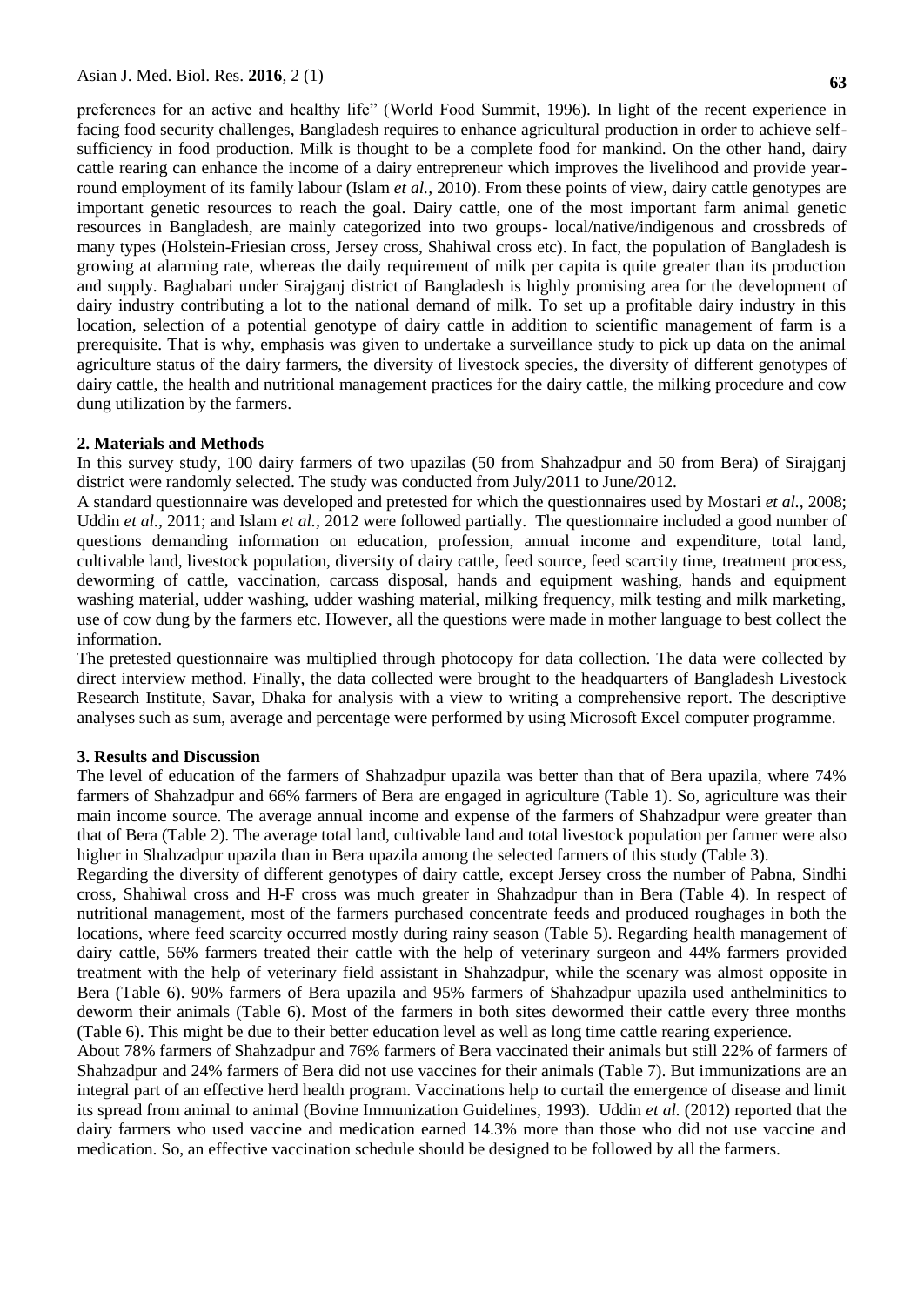# **Table 1. General information (education, profession) of the dairy farmers.**

| Location/  | <b>Farmers</b> |     | Level of education | <b>Profession</b> |    |    |     |     |    |
|------------|----------------|-----|--------------------|-------------------|----|----|-----|-----|----|
| Area       | selected       |     |                    |                   |    |    |     |     |    |
| Shahzadpur | $n=50$         | 66% | 6%                 | .0%               | 6% | 2% | 18% | 74% | 8% |
| Bera       | $n=50$         | 80% | 10%                | 4%                | 4% | 2% | 28% | 66% | 6% |

In case of level of education, **1**=below SSC, **2**=SSC, **3**=HSC, **4**=degree, **5**=masters

In case of profession, **1**=business, 2=agriculture, **3**=job

## **Table 2. General information (annual income and expenditure) of the dairy farmers.**

| <b>Location/Area</b> | <b>Farmers selected</b> | Average annual income (lac) | Average annual expense (lac) |
|----------------------|-------------------------|-----------------------------|------------------------------|
| Shahzadpur           | $n=50$                  | 3.99                        | 2.29                         |
| Bera                 | $n=50$                  | 2.26                        |                              |

## **Table 3. General information (total land, cultivable land, livestock population) of the dairy farmers.**

| Locat-          | Farm-           | Mean total        | Mean                    | Total livestock population per farmer (mean value) |                |      |              |              |      |        |
|-----------------|-----------------|-------------------|-------------------------|----------------------------------------------------|----------------|------|--------------|--------------|------|--------|
| ion/<br>Area    | ers<br>selected | land<br>(decimel) | culti-<br>vable<br>land | Cattle                                             | <b>Buffalo</b> | Goat | <b>Sheep</b> | Chi-<br>cken | Duck | Pigeon |
| Shah-<br>zadpur | $n=50$          | 312.46            | 281.61                  | 860                                                |                | 22   | 67           | 89           | 55   | 64     |
| Bera            | $n=50$          | 187.5             | 177.48                  | 550                                                |                | 79   | 16           | 209          | 87   | 124    |

# **Table 4. Possession of dairy cattle.**

| Location/  | Farmers  |       | Average number of dairy cattle |            |             |                 |  |  |  |  |  |
|------------|----------|-------|--------------------------------|------------|-------------|-----------------|--|--|--|--|--|
| Area       | selected | Pabna | Sindhi X                       | Shahiwal X | $H$ - $F X$ | <b>Jersey X</b> |  |  |  |  |  |
| Shahzadpur | $n=50$   | Q٤    |                                | 101        | 307         |                 |  |  |  |  |  |
| Bera       | $n=50$   |       |                                | 10         | 196         | 141             |  |  |  |  |  |

## **Table 5. Sources of feed resources and feed scarcity period.**

| Location/<br><b>Farmers</b> |          | <b>Source of concentrate</b> |     | Source of roughage |     | <b>Feed scarcity</b> |     |  |
|-----------------------------|----------|------------------------------|-----|--------------------|-----|----------------------|-----|--|
| Area                        | selected |                              |     |                    |     |                      |     |  |
| Shahzadpur                  | $n=50$   | 18%                          | 82% | 80%                | 20% | 76%                  | 24% |  |
| Bera                        | $n=50$   | 8%                           | 92% | 64%                | 36% | 92%                  | 8%  |  |

In case of source of concentrate, **1**=self production, **2**=purchase

In case of source of source of roughage, **1**=self production, **2**=purchase

In case of feed scarcity, **1**=rainy season, **2**=winter

### **Table 6. Health management (treatment process, deworming) of dairy cattle.**

| Location/  | <b>Farmers</b> | <b>Treatment process</b> |     |     |    | Deworming |     |     | Deworming frequency |    |    |  |
|------------|----------------|--------------------------|-----|-----|----|-----------|-----|-----|---------------------|----|----|--|
| Area       | selected       |                          |     |     |    |           |     |     |                     |    |    |  |
| Shahzadpur | $n=50$         | 0%                       | 56% | 44% | 0% | 98%       | 2%  | 72% | $12\%$              | 8% | 6% |  |
| Bera       | $n=50$         | 0%                       | 44% | 54% | 2% | 90%       | 10% | 82% | 2%                  | 4% | 2% |  |

In case of treatment process, **1=**self treatment, **2=**treatment given by veterinary surgeon, **3=**treatment given by compounder, **4**=other ways

In case of deworming, **1**=yes, **2**=no

In case of deworming frequency, **1**=every 3 months, **2**=every 4 months, **3**=every 6 months, **4**=every 12 months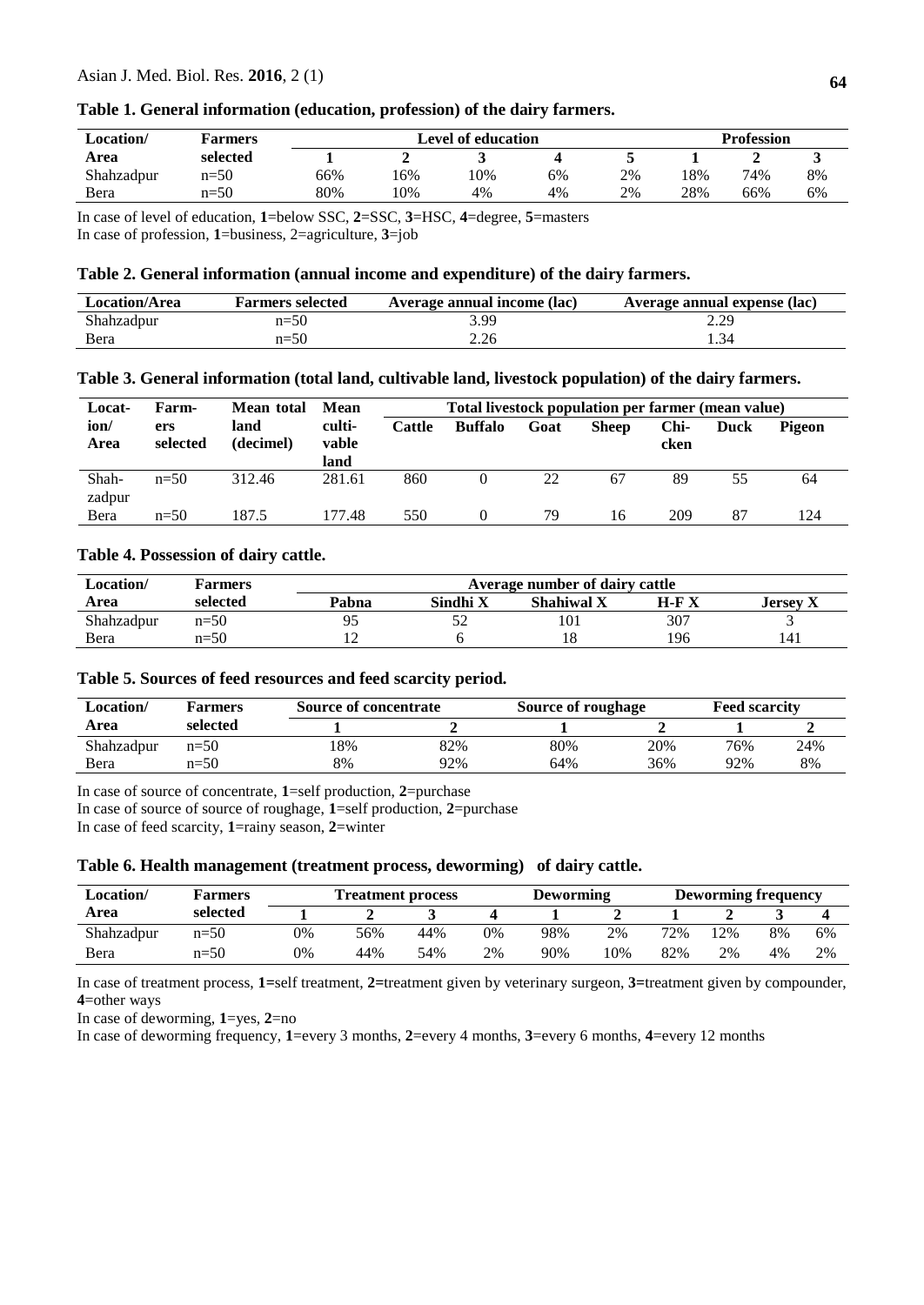#### Asian J. Med. Biol. Res. **2016**, 2 (1)

| Table 7. Health management (vaccination, carcass disposal) of dairy cattle. |  |  |
|-----------------------------------------------------------------------------|--|--|
|                                                                             |  |  |

| Location/  | <b>Farmers</b> |     | Vaccination |     | <b>Disposal of carcass</b> |    |  |
|------------|----------------|-----|-------------|-----|----------------------------|----|--|
| Area       | selected       |     |             |     |                            |    |  |
| Shahzadpur | $n=50$         | 78% | 22%         | 84% | 16%                        | 0% |  |
| Bera       | $n=50$         | 76% | 24%         | 48% | 46%                        | 6% |  |

In case of vaccination, **1**=yes, **2**=no

In case of disposal of carcass, **1**=disposed by burial**, 2**= disposed on open field**, 3**= disposed on open water body

### **Table 8. Practices of hygienic milking of dairy cattle.**

| Location/<br>Area | <b>Farmers</b><br>selected |      | <b>Hands</b> and<br>equipment<br>washing |     | <b>Washing material</b> |    |     | Udder<br>washing |     | <b>Washing material</b> |     |
|-------------------|----------------------------|------|------------------------------------------|-----|-------------------------|----|-----|------------------|-----|-------------------------|-----|
|                   |                            |      |                                          |     |                         |    |     |                  |     |                         |     |
| Shahzadpur        | $n=50$                     | 100% | 0%                                       | 96% | 4%                      | 0% | 96% | 4%               | 88% | $0\%$                   | 12% |
| Bera              | $n=50$                     | 96%  | 4%                                       | 94% | 4%                      | 2% | 96% | 4%               | 90% | 4%                      | 6%  |

In case of hands and equipment washing, **1**=yes **, 2**=no

In case of hands and equipment washing material, **1**=water, **2**=soap, **3**=potassium permanganate solution

In case of udder washing,  $1 = yes \dots 2 = no$ 

In case of udder washing material**, 1**=water**, 2**=soap**, 3**=potassium permanganate solution

#### **Table 9. Milking frequency, milk testing and milk marketing.**

| Location/  | Farmers  |    | <b>Milking frequency</b> | Milk testing |     | Milk selling |    |     |
|------------|----------|----|--------------------------|--------------|-----|--------------|----|-----|
| Area       | selected |    |                          |              |     |              |    |     |
| Shahzadpur | $n=50$   | 0% | 100%                     | 8%           | 92% | 4%           | 0% | 96% |
| Bera       | $n=50$   | 2% | 98%                      | 6%           | 94% | 2%           | 8% | 90% |

In case of milking frequency, **1**=once**, 2**=twice

In case of milk testing, **1**=yes**, 2**=no

In case of milk selling, **1**=local market**, 2**=local trader**, 3**=cooperative society

### **Table 10. Use of cow dung by the farmers.**

| Location/  | <b>Farmers</b> | Use of cow dung |      |               |  |  |  |  |
|------------|----------------|-----------------|------|---------------|--|--|--|--|
| Area       | selected       | Compost         | Fuel | <b>Biogas</b> |  |  |  |  |
| Shahzadpur | $n=50$         | 0%              | 100% | 0%            |  |  |  |  |
| Bera       | $n=50$         | 0%              | 100% | 0%            |  |  |  |  |

Nearly 84% farmers of Shahzadpur were found to properly dispose the carcasses, where as only 48% farmers were found to do it in Bera (Table 7). Proper disposal of the carcasses helps to control animal and human disease epidemics. That is why the farmers of both the sites should be more aware of proper disposal of the carcasses which can be obtained through adequate training and mass media propaganda.

Almost all the farmers washed their hands, equipment and udders of the cows solely with clean water before milking in both Shahzadpur and Bera (Table 8). This practice might not significantly reduce the prevalence of mastitis and thus cannot make sure to protect public health. Bacteria in raw milk come from two main sources: organisms transported from the environment into the milking machine and mastitis organisms from within the udder (Taverna *et al.*, 2001; Kelly *et al.*, 2009). Teat skin is a potential reservoir of microbial diversity for milk (Monsallier *et al.*, 2012). Miseikiene *et al.* (2015) found that the use of udder antiseptics for premilking teats preparation reduced the levels of coliforms, coagulase negative staphylococci and *Streptococcus uberis* but with exception of iodine, no effect was found on reducing *Candida* genus yeasts. Therefore, suitable antiseptics should be used by the dairy farmers.

Approximately all the farmers of both the locations milked their cows twice a day, did not perform milk testing and sold the raw fresh milk to the cooperative societies (Table 9). Table 10 shows that 100% farmers of both Shahzadpur and Bera used cow dung as fuel. Bala *et al.* (1992) also reported that in different parts of Bangladesh the utilization pattern of cow dung as organic manure was also not uniform and it was being used most inefficiently without exploiting its biogas potential.